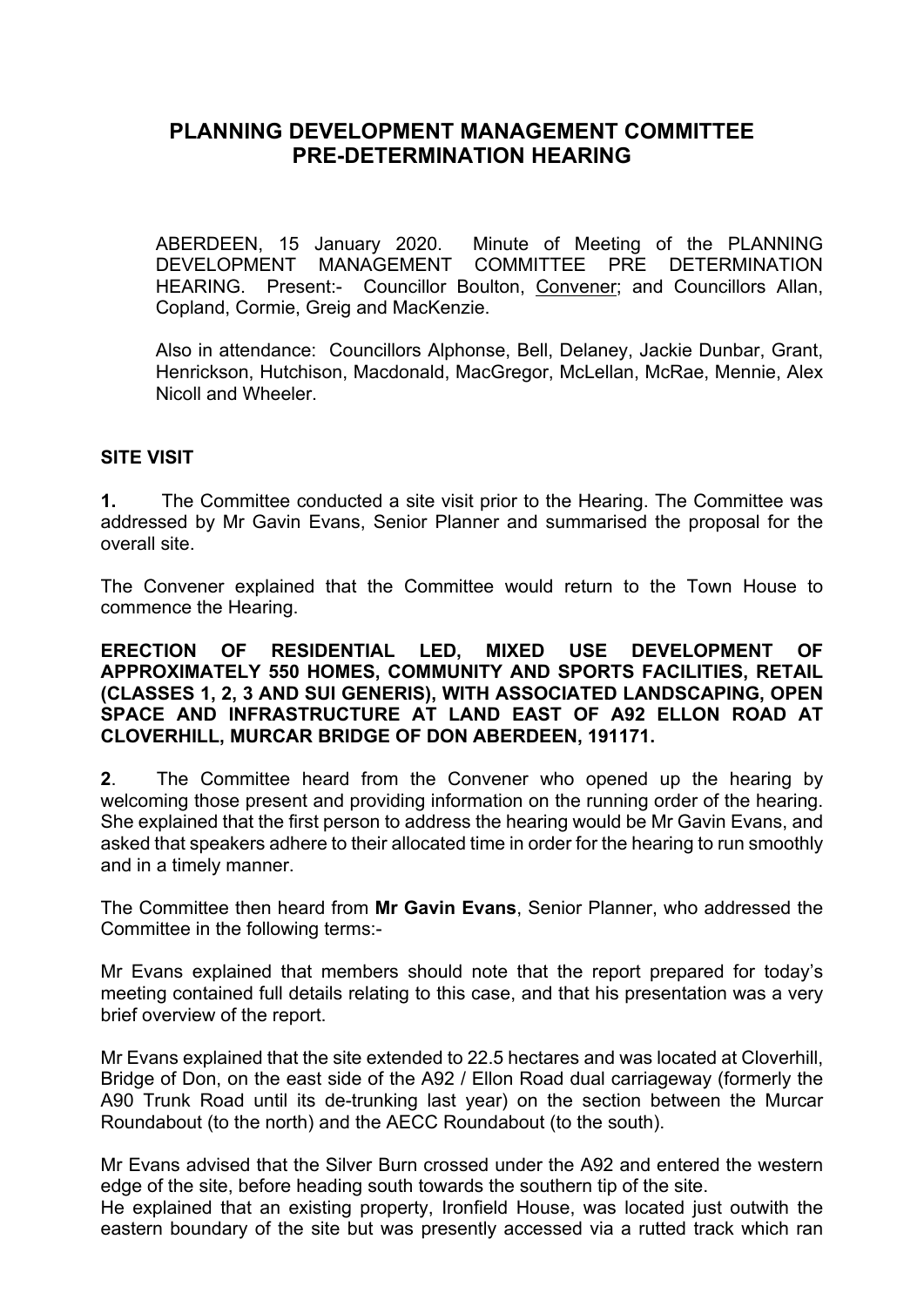15 January 2020

east-west across the site and connected with the A92. An existing culvert ran from east to west across the site, roughly following the route of the track, before discharging to an open channel beyond the eastern boundary.

Mr Evans advised that the interior of the site comprised of open agricultural fields, subdivided by existing dry stone walls, fences and hedgerows. There were few existing trees to the interior of the site, with the exception of a small cluster where field boundaries met in the southern portion of the site. Mr Evans noted that for the most part, any mature trees were located along the boundaries of the site, which included at its northern edge and north-eastern corner, as well as along the northern portion of the Silver Burn. He had also highlighted that dense belts of planting, which enclosed existing residential properties at Ironfield House and in localised pockets along the eastern boundary, were also evident.

Mr Evans indicated that the site was zoned as Business and Industrial land in the Local Development Plan.

In terms of the surrounding land use context, Mr Evans explained that the site sat to the north of the Aberdeen Energy Park, with the former Aberdeen Exhibition and Conference Centre site further south, on the other side of the Parkway East/Exploration Drive. To the east of the site was land identified in the Aberdeen Local Development Plan for business and industrial development, but as yet undeveloped. Beyond this, approximately 600m east, lay the Royal Aberdeen golf course, with Murcar Golf Course immediately to the north of that.

Mr Evans also highlighted that on the opposite side of the A92, to the west, was the Bridge of Don Retail Park and further office and industrial development contained within the Denmore, Murcar and Bridge of Don Industrial Estates. Further to the east was the established residential areas within Bridge of Don. Development on this site would be within the catchments for Scotstown Primary School and Bridge of Don Academy, both of which lie on the western side of the A92.

Mr Evans explained that in regards to the Local Development Plan:

- The application site formed some part of OP2, an opportunity site for development of office, business and industrial uses, compatible with its Business and Industrial Zoning and the associated B1 policy. The remainder of OP2 lay to the east and north east;
- Land to the south-east was OP3, earmarked for the expansion of the Aberdeen Energy Park, with policy B2 (Specialist Employment) seeking to promote class development in classes 4, 5 and 6, allowing for office, industrial and storage/distribution/warehouse use; and
- To the north, the OP1 Murcar site provided employment land for future needs, and was safeguarded for that purpose rather than meeting current need.

Mr Evans advised that as the application sought permission in principle, the layout plans provided should be treated as an indicative representation of how any final scheme could look, rather than a settled proposal. Full details of design, architectural treatment and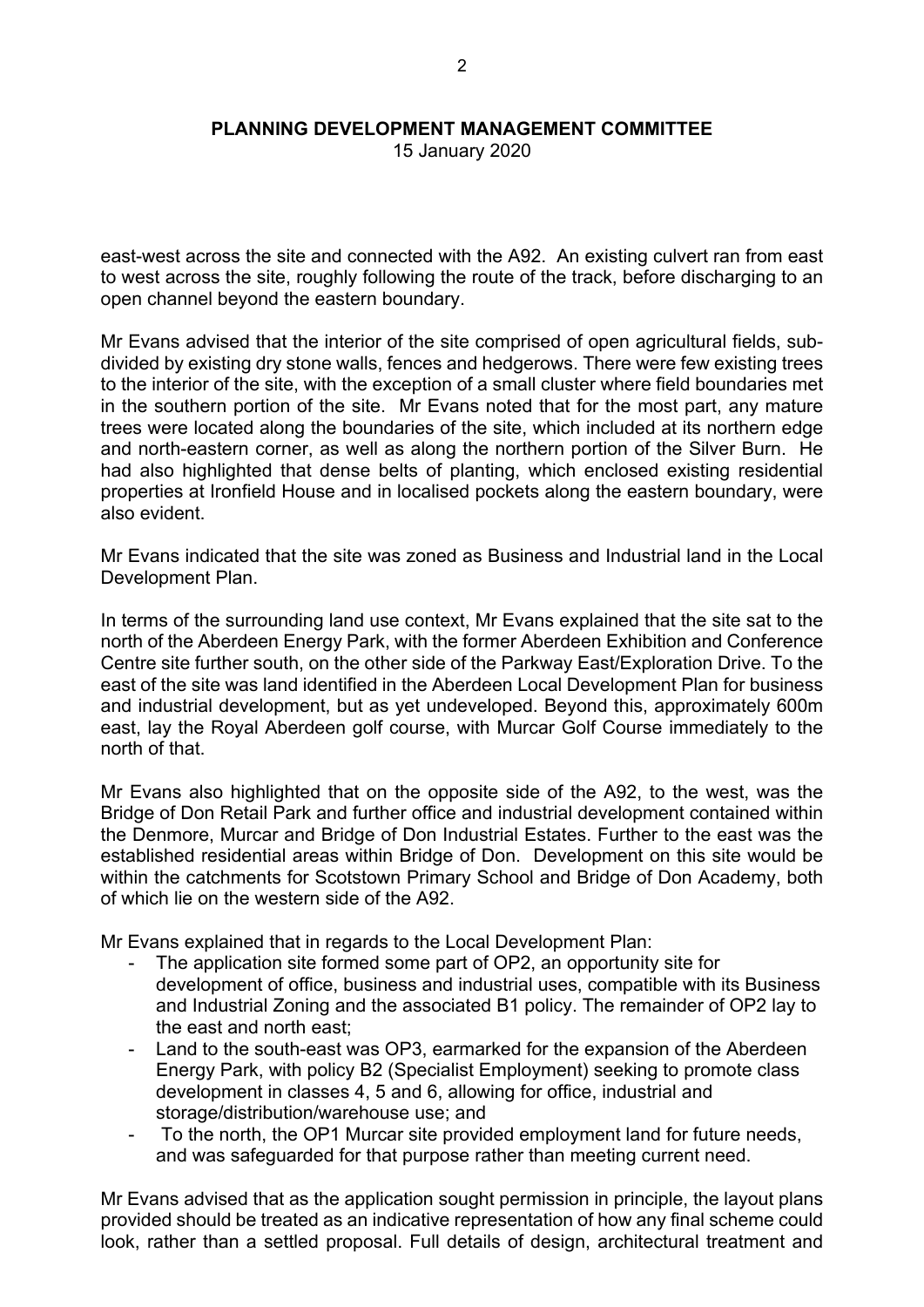15 January 2020

various other matters would be established through the planning authority's consideration of future applications for the 'approval of matters specified in conditions', which would be subject to the relevant neighbour notification, consultation, and reporting processes at that time, which would provide further opportunity for members of the public to make representation.

A Design and Access Statement had been provided in support of the proposal, which sought to present a contextual analysis of the site and establish key design principles against which subsequent applications would be considered. Mr Evans highlighted that this document referred to a mix of houses and flats, which included detached, semidetached, terraced, bungalow and assisted living units. Mr Evans also indicated that other potential uses noted included nursery, community or event space, care home/sheltered accommodation and retail/commercial space, along with a new allweather sports pitch to the southern end of the site.

The indicative layout showed the site being accessed from two key points on the A92. A main central access, which would be controlled by a new signalised junction, and a secondary access further south, which would operate on a 'left-in, left-out' basis. This junction would incorporate a pedestrian crossing point on the A92, facilitating access to the shops and amenities to the west.

The indicative Masterplan also showed potential for existing houses, which were currently accessed directly from the A92, to gain access to the internal street layout, as well as potential future access points for the internal street layout to connect to land to the north and east.

Mr Evans also explained that the sports pitch shown towards the southern end of the site would be served by the secondary access from the A92, with potential for a clubhouse/pavilion and associated car parking adjacent.

Mr Evans also indicated that the higher density flatted block(s) were indicatively shown to the north of the main access, along with a main square, intended to act as a central focal point for the development and offering a potential location for retail or community uses.

Mr Evans also gave details on the indicative building types and noted the proposal included, a mix of detached, semi-detached, terraced and 'cottage flat' units, bungalow locations not shown on this indicative layout, but intention to include and community/mixed use/retail elements of the proposal located at central access point, focused around 'main square' and the linear park.

Mr Evans also advised that the supporting Design and Access Statement highlighted that the proposal included the Aberdeen Hydrogen First initiative, which proposed to integrate micro-CHP (Combined Heat and Power) fuel cell technology into 30 homes within the first phase of development as a pilot scheme. The applicants had also indicated that 'up to' 30% of the total units would be delivered as affordable housing, with the aim of delivering around 145 affordable units within the first phase of development.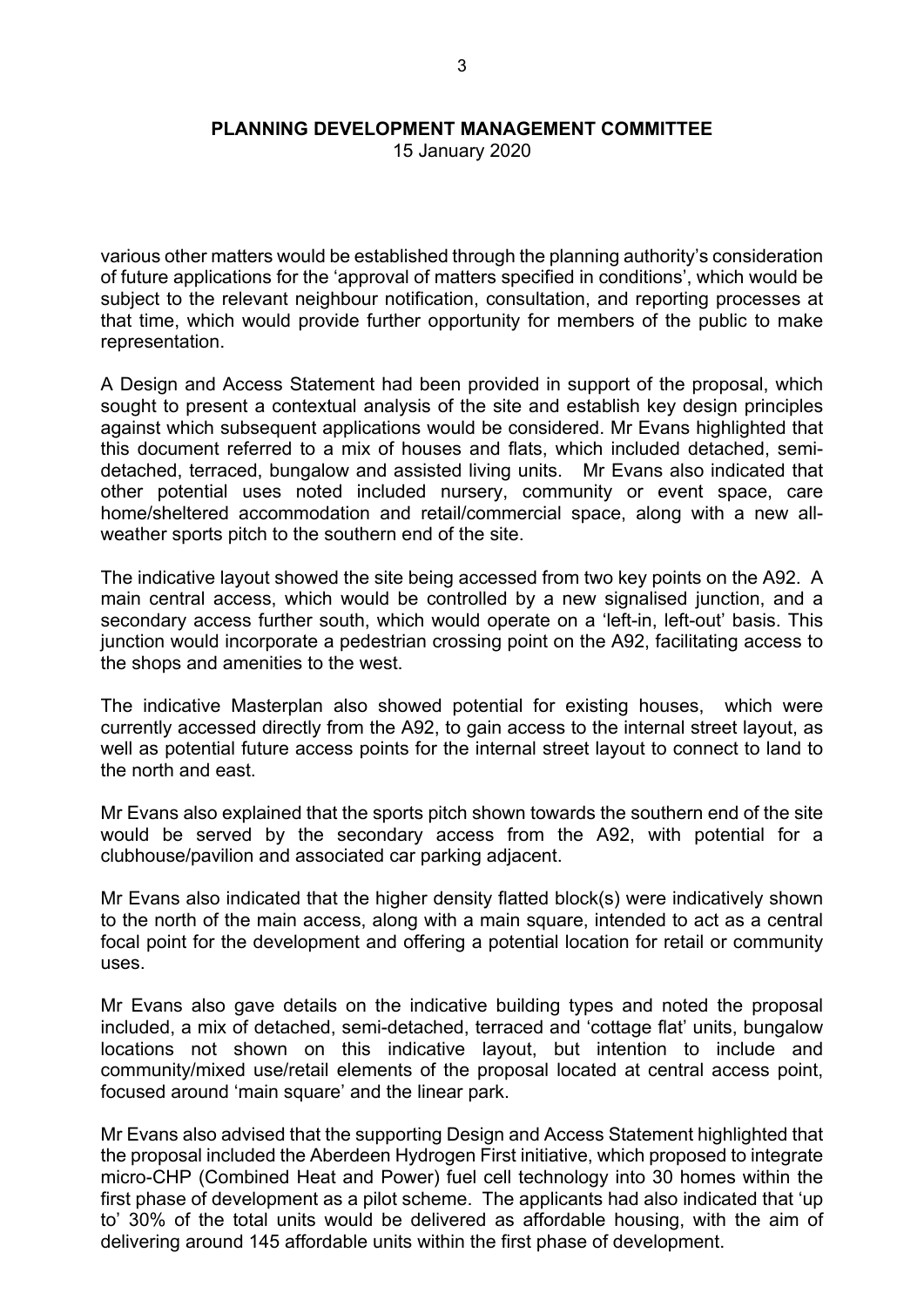15 January 2020

Mr Evans also provided details on relevant planning policies. He explained that as this site was not allocated or zoned in the Development Plan for housing development, the starting point was to highlight that this proposal represents a significant departure from the approved Development Plan, which had necessitated this hearing.

Scottish Planning Policy was of relevance in setting out national planning policy, including the overarching aims and desired outcomes for the planning system in Scotland.

Local Development Plan policies which related to various matters such as developer obligations, transport impact, housing mix and open space provision were all of relevance, however these matters were largely secondary to establishing whether the principle of residential development in this location was acceptable. The development plan does not currently allow for it, and Scotland operates a plan-led system, where decision making should first and foremost establish whether a proposal accords with the Development Plan, and thereafter consider whether there were any particular considerations that are of such significance they warrant setting aside the Development Plan in this instance.

Mr Evans also indicated that the 2019 Housing Land Audit would be of relevance in offering the most recent picture of the available supply of housing land across the city.

In regard to representations, Mr Evans noted that a total of 128 valid and timeously made representations were received in relation to this application. Of these representations, 123 were in support of the proposal, 3 stated objection, and 2 were neutral in content.

The Convener then invited **Mr Scott Lynch**, Senior Engineer, to address the Committee.

Mr Lynch explained that they had assessed the principles of the development at this point and not the specifics. He advised that a range of facilities were in walking distance to the development and also how the Council promoted new cycling facilities. Mr Lynch highlighted that there were bus stops along the A92 and the nearest bus stops to the site were 120m to the north of the site, and the Bridge of Don park and ride was 850m to the south of the site.

Mr Lynch also explained that the applicant had intimated that full details of the parking provision would be submitted for the detailed planning applications for each development phase in accordance with the Councils standards and this was acceptable. Mr Lynch also noted that the applicant had stated that, in-keeping with the policies outlined in designing streets, they had aimed to consider place before movement, with the needs of pedestrians, cyclists, and public transport users considered ahead of motor vehicles and this was a requirement of Council policy.

Mr Lynch also advised that access to all schools would require the crossing of the A92 dual carriageway via the proposed Toucan crossing at the site access junction. In order to facilitate this, the applicant proposed a temporary 20mph speed limit during school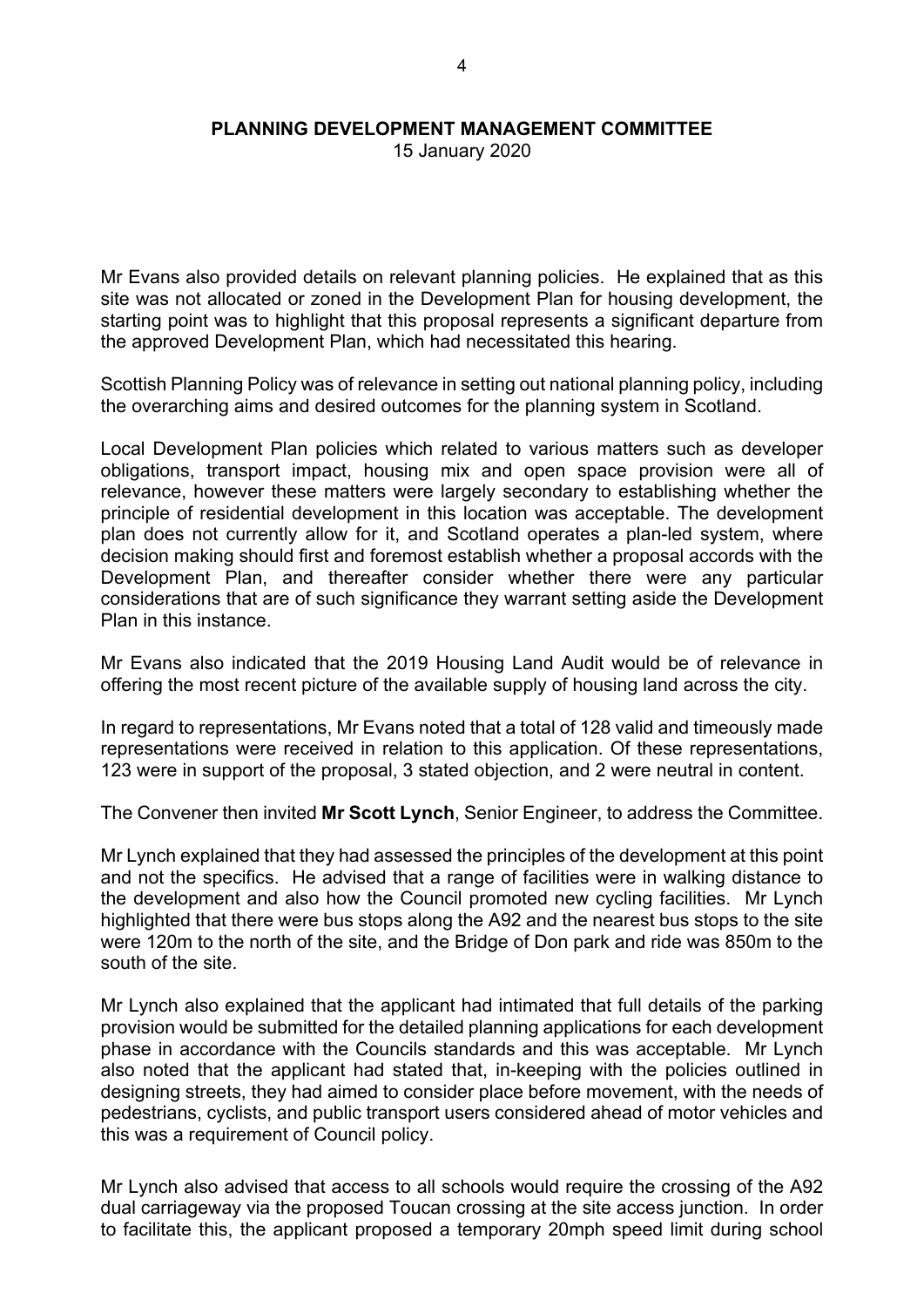15 January 2020

travel-times. He noted that all safe routes to schools proposed were adequate and safe, and comprised of signalised crossings / zebra crossings / well-lit sections of footway, etc. Mr Lynch also noted that the applicant was correct in asserting that if the aspirational core path between the A92 and Denmore Road was implemented, this would significantly reduce pedestrian journey times between the site and Greenbrae Primary School.

Members then asked questions of Mr Evans and Mr Lynch and the following information was noted:

- The adoption of roads would be addressed at a later stage:
- Developer obligations would be required for both primary and secondary education;
- Greenbrae Primary was the nearest primary school however the development was zoned as Scotstown Primary due to the core path route to school and safety matters. It was confirmed that Scotstown Primary was within the 2 mile walking distance limit before the Council would be required to provide transport to school;
- Contributions would be sought towards Scotstown Medical Practice;
- There would be a condition in regards to the crossing of the A92, which would include a toucan crossing and signalised lighting;
- There would be a shared path for pedestrian and cycle usage and this would be 3m in width; and
- The location of the affordable housing was still to be determined;

The Convener then invited the applicant to address the Committee, and the speakers consisted of Richard Campbell, Cognito Oak and Elaine Farquharson-Black, Brodies.

Mr Campbell commenced the presentation for the applicant and explained their vision for Cloverhill was to create a new sustainable community, which would sit between Bridge of Don and Aberdeen beach, and would provide a high quality, sustainable and healthy lifestyle for its residents, businesses and the wider community. Mr Campbell indicated that they had included a number of suggestions from early meetings with the Community Council, which included bungalows, local shops, a community hall and play areas, as well as a sports pitch.

Mr Campbell highlighted that the proposals helped address a need and demand for new affordable, Council and accessible housing and community facilities in the Bridge of Don area, which was evidenced by over 120 expressions of support from third parties. He explained that a significant element of the support came from people who wished to live in Bridge of Don but could not get suitable housing. In addition, Mr Campbell highlighted the Aberdeen Hydrogen First Initiative had attracted national interest and noted that they would be taking a bold step towards addressing climate change with the Hydrogen Initiative, which would be a first in the UK.

The Committee was then addressed by Elaine Farquharson-Black, who explained that at a local level, 165 affordable homes would be delivered in partnership with the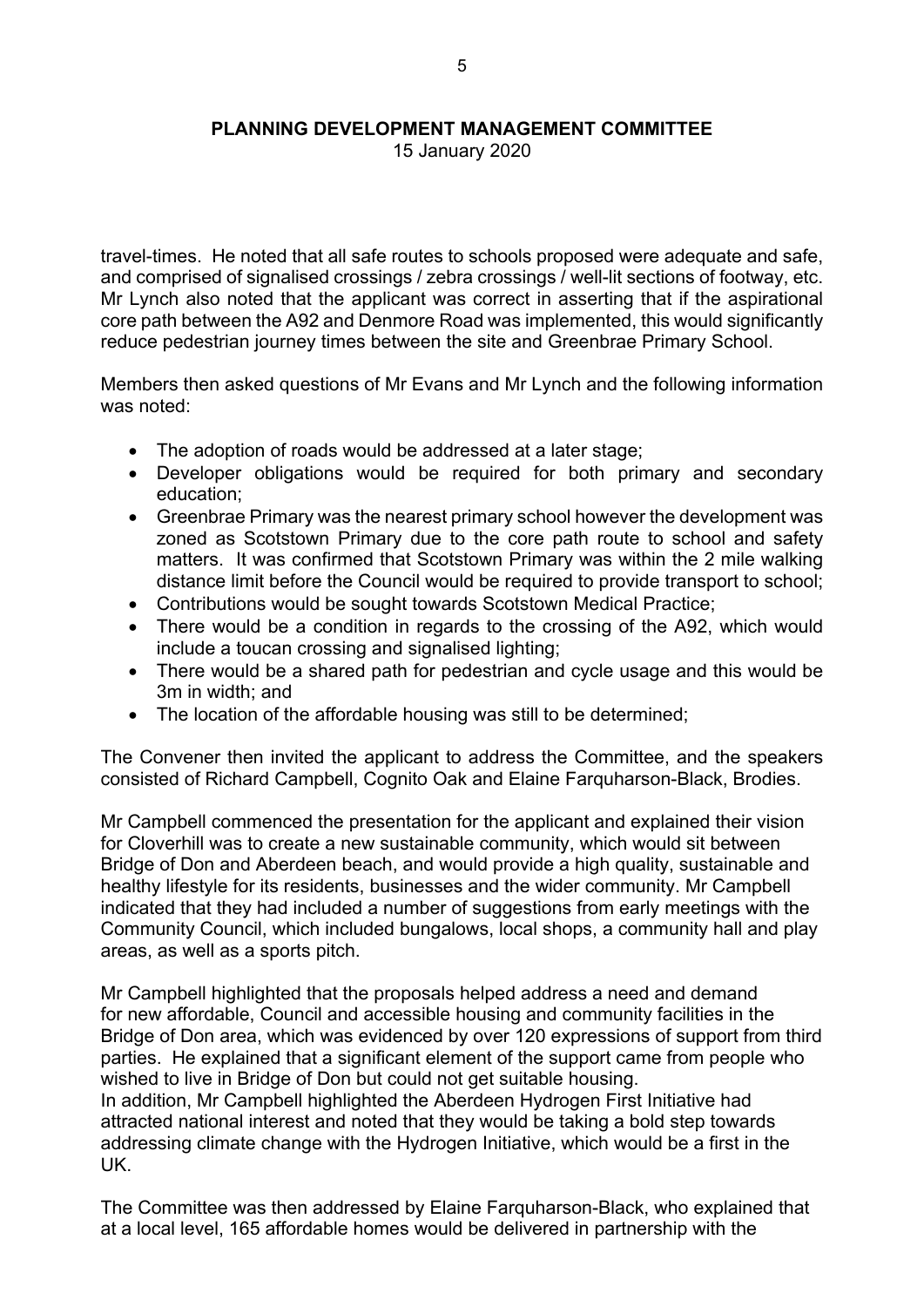15 January 2020

Council as part of the first phase of the development, together with 100 market houses. There would be a mix of size and type of units, which would include bungalows and accessible housing as requested in the public consultation. Alongside these homes, the applicants would deliver a 3G sports pitch which would become the home of Bridge of Don Thistle Football Club, but would be managed by a local community trust and available for wider community use. Also within the first phase, Ms Farquharson-Black indicated there would be a central linear park, two new junctions and a new pedestrian crossing on the A92, which would connect the existing Bridge of Don community with the coast and would provide a key part of the Council's aspirational Core Path Number 1.

Ms Farquharson-Black advised that the second phase of the development would include in the region of 255 dwellings, of different sizes, the neighbourhood centre with shops and community facilities, such as a Men's Shed, and additional open space. The third phase would complete the housing. All of the community facilities were being provided in the first two phases and the timing of their provision would be secured through a legal agreement. Ms Farquharson-Black indicated that the Community Council's concern that there would be housing without facilities had therefore been addressed.

Ms Farquharson-Black also highlighted that the applicants were investing £500,000 to fit 30 homes with energy efficient micro-CHP fuel cells which convert natural gas to hydrogen. This would be the first project in Scotland to evaluate the technology in practice and at scale and they would work in partnership with Panasonic, who were market leaders in this area, and the project had the support of InvestAberdeen and the Chamber of Commerce.

Ms Farquharson-Black explained that the Development Plan position was a little different and they were in an unusual position, one that she believed supported the grant of consent for this development. She highlighted that the Aberdeen and Aberdeenshire Strategic Development Plan 2014 was now almost 6 years old. Scottish Government planning policy dictated that where a development plan was more than 5 years old, it must be considered to be out of date and the presumption in favour of development which contributes to sustainable development would be a significant material consideration in the determination of any planning application. Case law from the Supreme Court had established that this means that the balance was tilted in favour of the grant of permission, except where the benefits were "*significantly and demonstrably*" outweighed by any adverse effects.

Ms Farquharson-Black indicated there were no adverse effects which significantly and demonstrably outweigh the considerable benefits which would arise from approving this development.

Ms Farquharson-Black advised that the application was classed as a significant departure from the current Development Plan and she noted that in correspondence, officers had suggested that building homes on the application site would be contrary to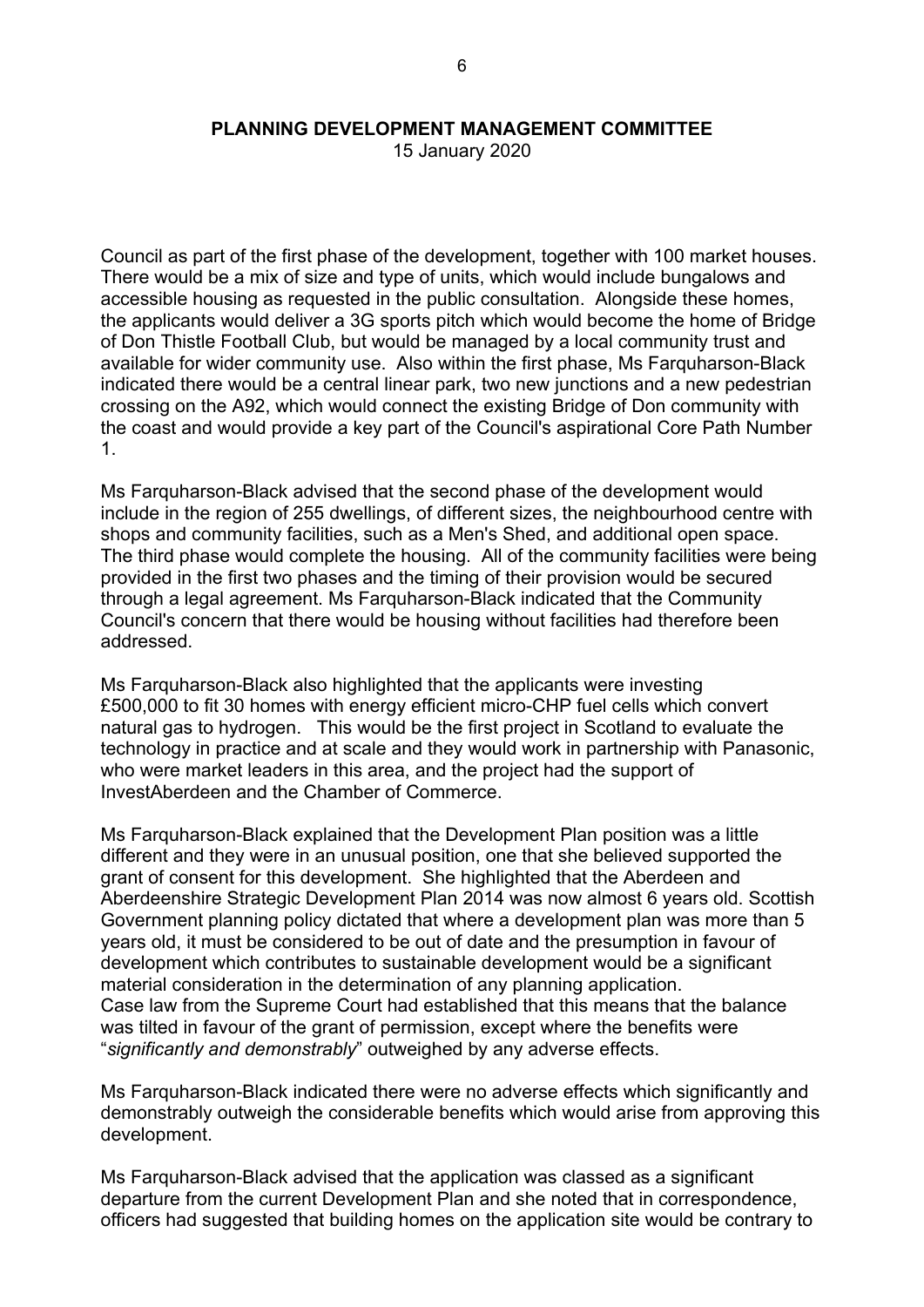15 January 2020

the Vision and Spatial strategy of the 2017 Local Development Plan. They had also suggested that approving this application might prejudice the delivery of development on sites which had been allocated for residential development elsewhere in the city. However Ms Farquharson-Black advised she found these statements both surprising and unfounded. She highlighted that this was a development which would provide a high quality of life while leading the way in sustainable development and piloting a solution which dealt with climate change. It was therefore consistent with the Council's Vision.

The spatial strategy promoted the city centre as the commercial, economic, social, civic and cultural heart of Aberdeen. This development would not compete with the city centre. The spatial strategy proposed planned expansion on brown and green field sites around existing suburban communities, to deliver opportunities for people to enjoy a high quality of life within an attractive and safe environment which encompasses natural open landscapes. She indicated that 40% of this site would become parkland and open space, which would include a 3G sports pitch for community use. This was in line with the Council's spatial strategy and Green Space Network. The spatial strategy also identified 6 directions for growth, one of which was Bridge of Don where the AWPR, Third Don Crossing and Haudagain roundabout upgrades were highlighted as improvements which would benefit the area. This was linked to the identification of the Energetica Corridor which ran from Aberdeen to Peterhead and which looked to transform the area into a high quality lifestyle, leisure a global business location showcasing the latest energy and low carbon technology.

MS Farquharson-Black explained that Opportunity North East was leading the drive towards energy transition and the creation of a globally active energy supply chain and regional energy cluster. She believed this development provided a great opportunity for Aberdeen to take the lead in the decarbonisation of domestic heating, supported by Panasonic, a multi-national company with a track record in hydrogen fuel cells.

Ms Farquharson-Black indicated that the only policy with which this development conflicted with was Policy B1, Business and Industrial Land, as the land had been allocated for employment uses, however she felt that the current employment allocation shouldn't be seen as a barrier to residential led development at Cloverhill and to look at the development plan as a whole. Furthermore, she highlighted how the Council was reviewing the 2017 Local Development Plan allocations, which were based on the out of date 2014 strategic plan. The application site had been allocated for employment uses in successive plans for more than a decade without any interest being shown in its development for employment purposes. The Development Plan required 60 hectares of employment land to be available at all times and there were currently 223 hectares of effective employment land available in the city and another 60 or so hectares in the established supply. Ms Farquharson-Black intimated that the 10 year average annual take up of employment land in the city had been around 8 hectares, which meant that we currently had a 28 year supply of employment land in the city.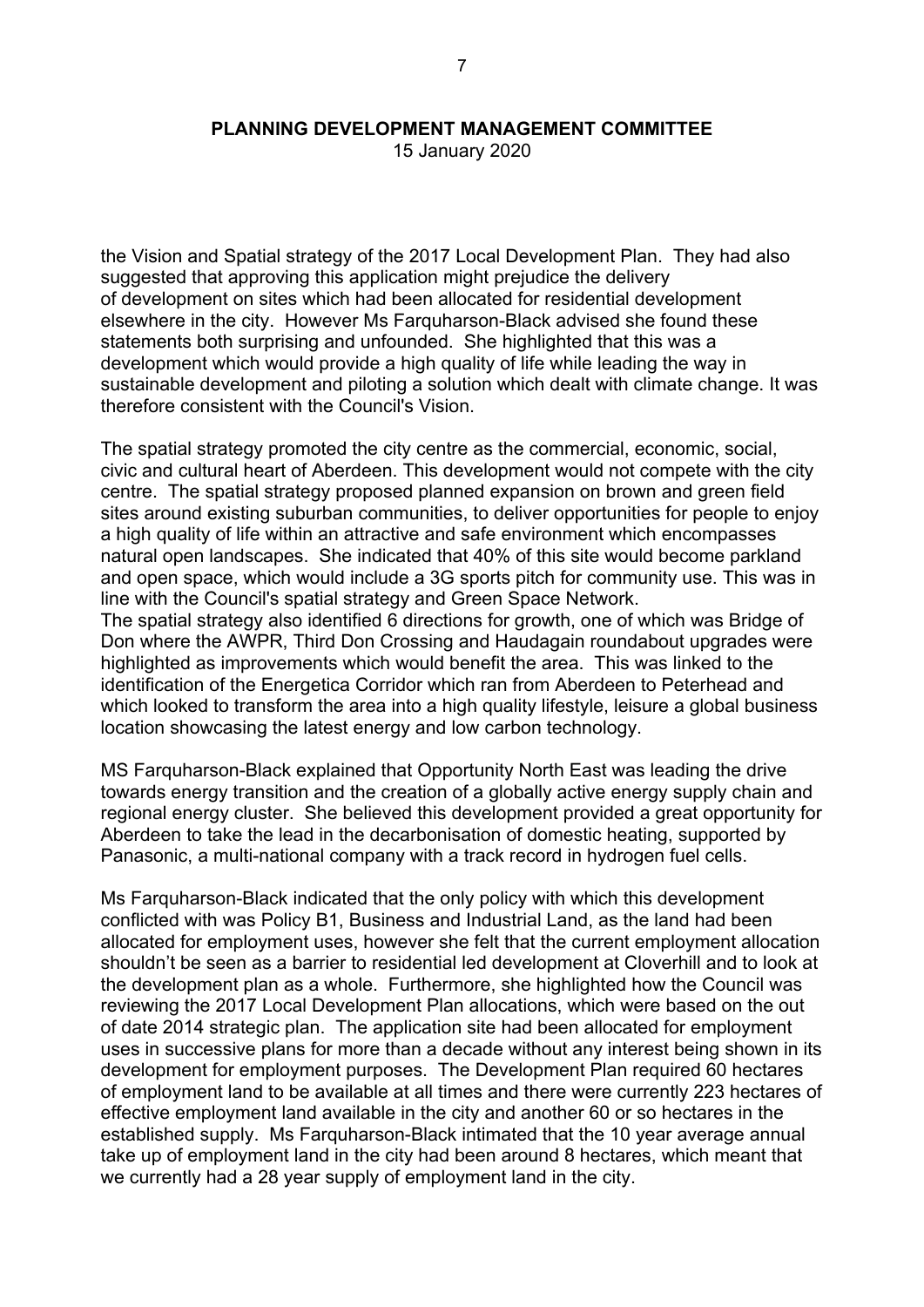15 January 2020

Ms Farquharson-Black explained that in monetary terms, this was a £100M development, which would create 115 construction jobs and 175 supply chain jobs per annum and would add £12.8M GVA per annum during construction. Once completed, it was anticipated that there would be 35 direct jobs and 15 supply chain jobs within the neighbourhood centre and 175 supported jobs from increased expenditure in the area. There would be £2.4M additional GVA per annum. Given the current economic climate, Ms Farquharson-Black advised that none of these benefits, physical or monetary, would materialise if the site remained zoned and undeveloped for business use for the next decade.

In regard to the proposed new junction, Ms Farquharson-Black explained that the attributes which led the Council to consider the site suitable for employment uses, made it suitable for housing. It was close to the strategic road network, which had been improved to allow more development to take place in the corridor. Further improvements would be brought forward to relevant junctions and the speed limit on the Ellon Road would be lowered to 40 miles per hour. A new pedestrian crossing would be installed at the entrance to the site. The site was well served by public transport into the city centre, there would be new stops on the Ellon Road at the access. Connections could be made via the railway and bus station to locations further

afield.

Ms Farquharson-Black also explained that children from the development could be accommodated within the nearby schools, and there were safe walking routes available via the existing and proposed crossings. The entire site was within acceptable walking distance. During school crossing times, the speed limit would be further reduced to 20 mph, consistent with what happened near schools across the city.

In conclusion, Ms Farquharson-Black highlighted that this development accorded with the sustainable principles in Scottish Planning Policy in that it showed good design and the 6 qualities of successful places. It would deliver accessible housing, retail and leisure, which would include community and sports facilities which provide opportunities for health and wellbeing, social interaction, physical activity and access to the environment. There was also the necessary supporting infrastructure. It had considerable economic benefits and it supported climate change mitigation. Ms Farquharson-Black noted that she could think of no adverse effects which significantly and demonstrably outweigh the benefits of this development. The legal position was therefore that the balance was tilted in favour of departing from the current employment allocation and granting consent for this sustainable community of new homes, retail, sports and community facilities. It would be a development which fits with the Vision and Strategy of this Council, it fitted with the aims and objectives of Energetica, the Regional Economic Strategy and Opportunity North East. Finally it would position the city at the forefront of innovation in domestic energy supply, consistent with the region's diversification strategy and transition from oil and gas.

Members then asked questions of the applicant and the presenters and the following information was noted:-

There had been tentative interest in the retail units;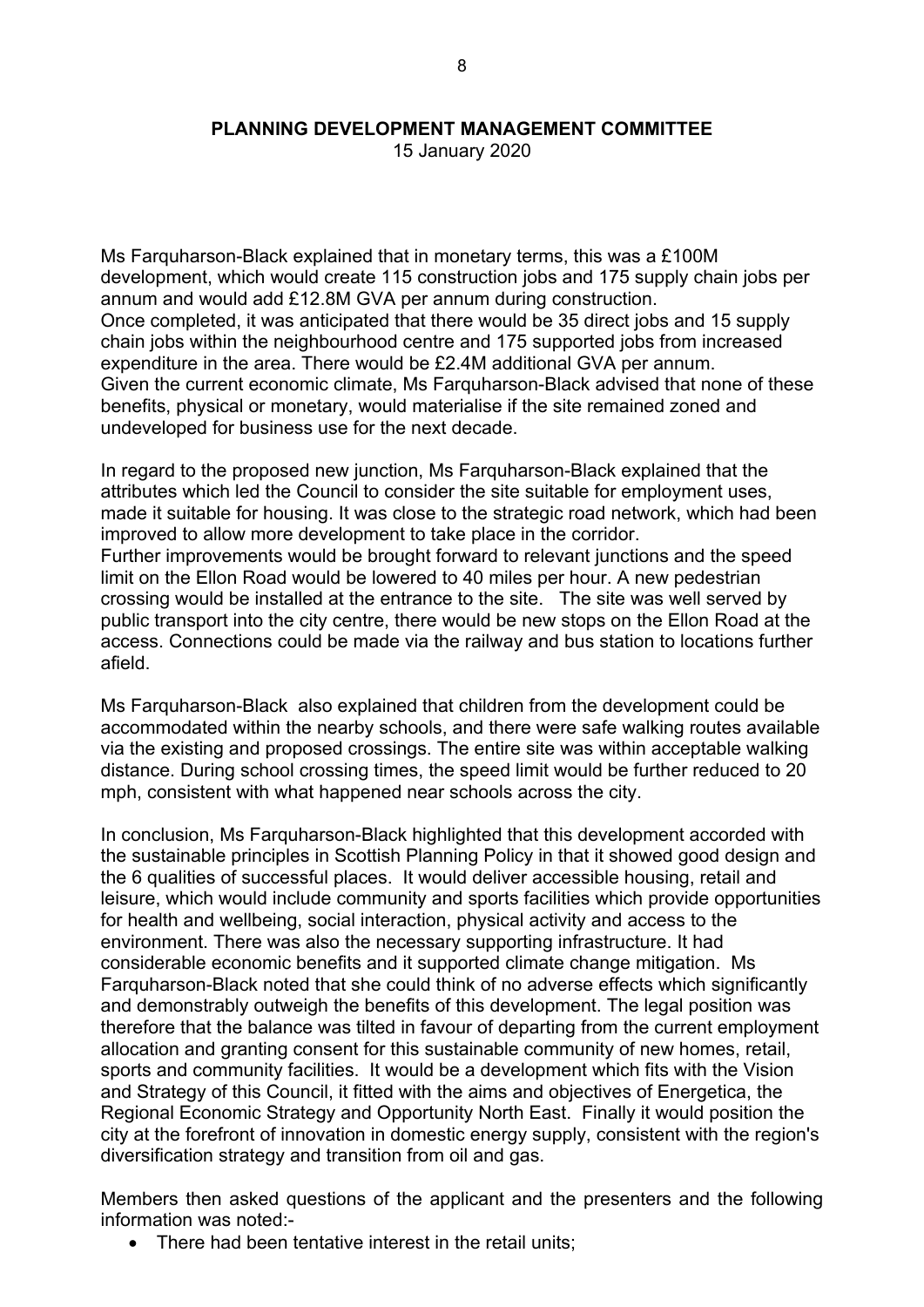15 January 2020

- Electric vehicle charging point would be included in the site;
- There had been positive dialogues with First Bus in regards to buses going through the site;
- 5% of the housing would now be bungalow style following consultation comments; and
- A package of roads measures were proposed, with new bus stops on the A92 as part of the initial improvement.

The Committee was then addressed by **Mr Nick Glover**, Principal Environmental Health Officer, Aberdeeny City Council, who provided details on various aspects of the proposal and the noise impact. In relation to the wind turbines, Mr Glover advised that for the Vattenfall offshore wind development consent, an interim report had been received and suggested no negative noise impact was likely and therefore no noise impact assessment would be required for these wind turbines.

Mr Glover also explained that it was noted that in order to mitigate noise from the road traffic noise on the A92 to acceptable levels it was proposed that an acoustic barrier be installed.

The Committee was then addressed by **Mr Andrew Win,** Invest Aberdeen, who explained that Invest Aberdeen was the inward investment hub for Aberdeen City and Shire and it provided business support and guidance and was the point of contact for businesses, investors and developers seeking to invest in the North East of Scotland.

He advised that its key role was to support the delivery of the Regional Economic Strategy and Invest Aberdeen focuses on several key sectors, which include oil and gas, technology, digital, life sciences, food and drink and renewable and alternative energy.

Mr Win indicated that 51,000 of Scotland's energy jobs were based in Aberdeen city region and many of these were highly skilled jobs that formed part of global supply chains with the energy sector a major contributor to Scotland's and the UK economy.

Mr Win explained that in May 2019, the Committee on Climate Change recommended that the UK should aim to achieve net-zero greenhouse gas emissions by 2050, and 2045 in Scotland. The energy industry could play a major role in delivering the UK's net-zero future, given the recognition by the Committee on Climate Change of the importance of oil and gas as part of a diverse energy mix in 2050 and beyond.

Mr Win also highlighted that in 2015, the Regional Economic Strategy was published and it provided a vision and strategy for the future of the North East of Scotland's economy. It acted jointly as an economic strategy for the region and to ensure a longterm commitment to a range of priorities and objectives across partner organisations to maintain and grow the economy. He also indicated that in 2019, the Aberdeen Economic Policy Panel Report recognised the emerging opportunity and threat that net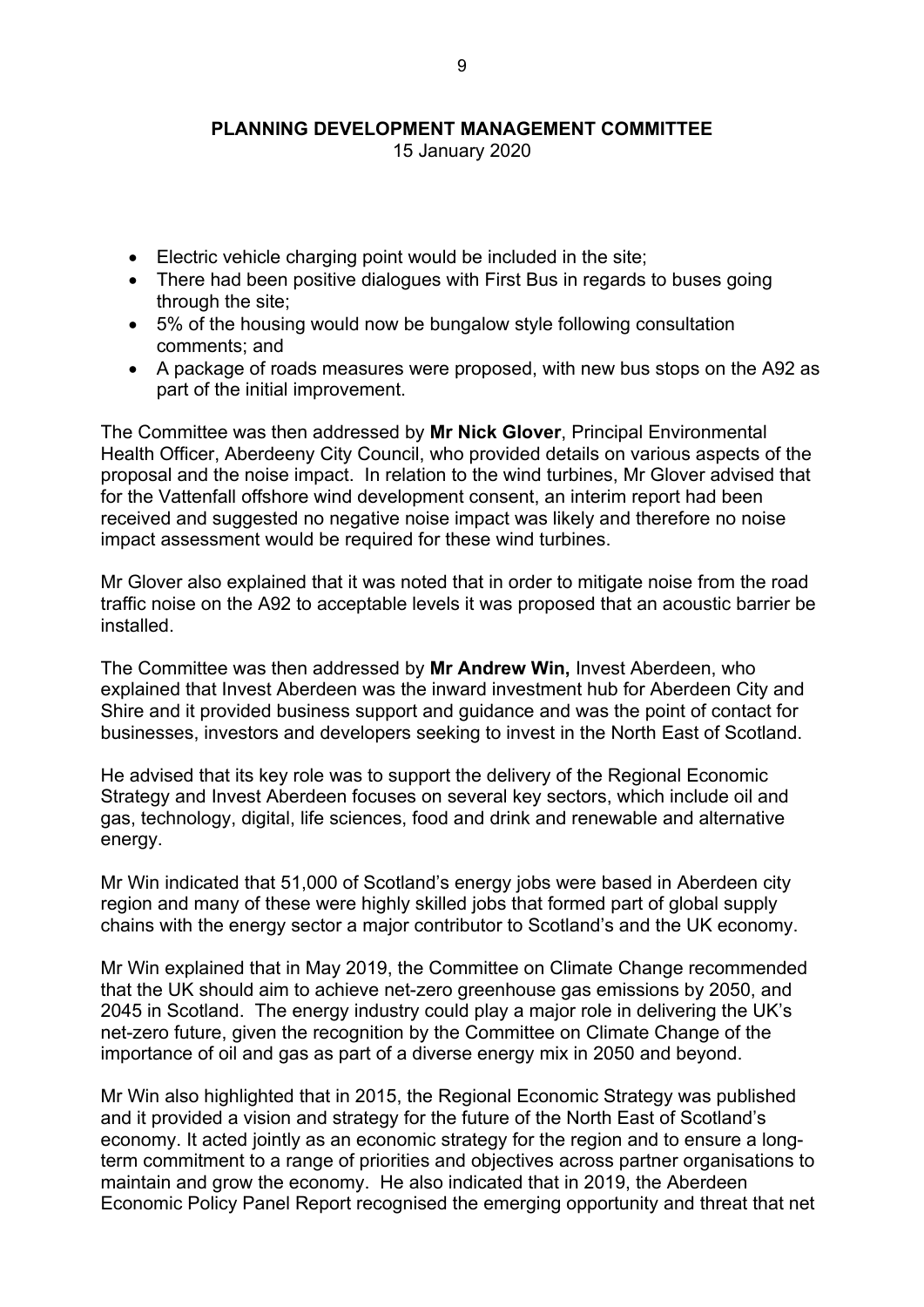15 January 2020

zero transition presented to the city region and recommended that the city developed a strategy that distinguished itself from other cities.

Mr Win also highlighted that as a City, Aberdeen had been investing in and delivering on diversification and energy transition for many years. The European Offshore Windfarm Demonstration Project was a joint venture between Aberdeen City Council and Vattenfall that generated enough power for 80,000 homes. The City also had its own hydrogen fuelled waste trucks, road sweepers, additional cars and vans which complement an existing fleet of 65 vehicles and supported refuelling infrastructure.

In relation to the Cloverhill application, Mr Win noted that the development sought to incorporate a new energy efficient, low carbon heating solution into a residential development through the Aberdeen Hydrogen First initiative. Invest Aberdeen was therefore supportive of this application, as the proposals sought to make investments in line with the Regional Economic Strategy which sought to grow and diversify the key energy sector, particularly the use of hydrogen for residential heating.

Mr Win advised that it was acknowledged that the micro-CHP fuel cell technology would utilise natural gas from the grid but would do so in a more energy efficient way than a conventional boiler and would introduce a new technology solution to Aberdeen and Scotland. This was seen as a step towards a full hydrogen fuel cell residential heating scheme and the pilot in Aberdeen would provide valuable data of how this technology works in the Scottish climate and what the "real world" energy efficiencies were and how they could be improved upon.

Mr Win concluded that it was anticipated that the project would also demonstrate opportunity for retrofitting to existing building stock and how it could also grow new training and apprenticeship opportunities for the installation, operation, monitoring and maintenance of the technology. He also noted it was particularly positive to see the integration of fuel cell technology into the first phase homes rather than this being later and demonstrated a willingness of the developer to deliver the pilot project, contributing to the wider objectives by supporting and delivering local solutions to meet local needs, linking local generation and use.

The Committee was then addressed from **Mr Laith Samarai**, Bridge of Don Community Council who explained that the Local Development Plan, approved by Council in 2017, was the result of consultation with a wide spectrum of stake holders, organisations and communities who all invested in this substantial process. The LDP already had allocated large areas for housing development, for example, the 7000 homes at Grandhome, the 400 homes at Woodside, 500 homes still to be constructed at Mugiemoss and in addition there were possibly up to another 810 at other locations in the Bridge of Don area. He also explained that there were plans in neighbouring Aberdeenshire for up an additional 500 at Blackdog/ Balmedie. He noted that it was their view that these developments and ongoing building programmes would see more than enough homes being built in or adjacent to the Bridge of Don area. Mr Samarai highlighted that the approved 2017 Local Development Plan would likely provide an adequate if not surplus of housing in the Bridge of Don area.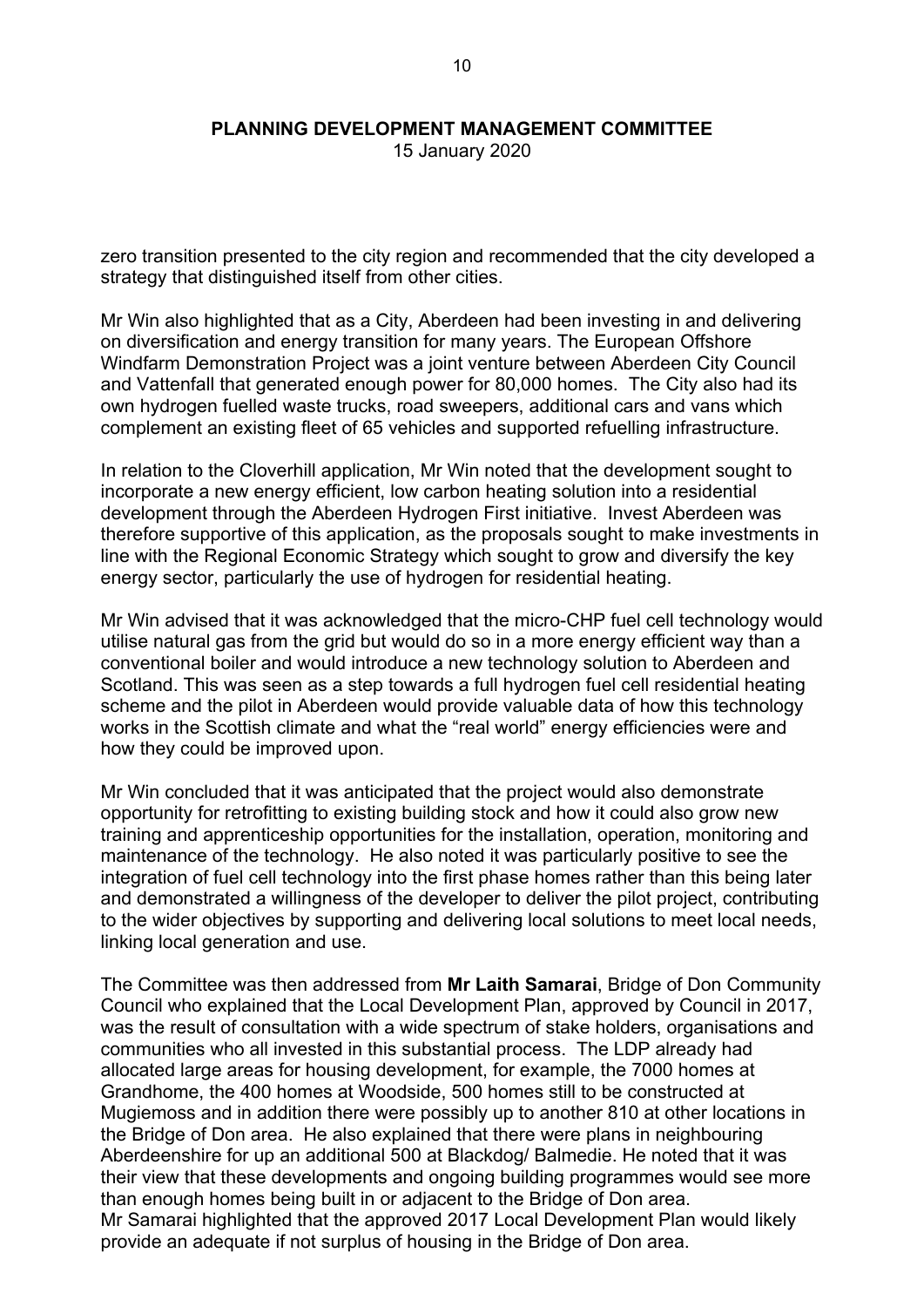15 January 2020

Mr Samarai went on to advise that in addition, the Community Council had a number of substantial reasons as to why the proposed development should be rejected and the concerns included, schools and safe routes to and from schools, public transport, provision of health facilities and services, roads and congestion and community facilities.

Mr Samarai highlighted that the Community Council did not feel reassured, that any of the Community facilities proposed as part of the development would actually be delivered.

In conclusion Mr Samarai indicated that the Community strongly objected to this application and believed that the existing use in terms of the approved Local Development Plan should remain, that being Business and Industrial Use.

The Committee then heard from **Mr David Windmill**, a local resident, who explained he and his wife along with their close neighbours, were likely to be the most directly affected by the proposed development as it surrounded their properties. He explained that they felt this development was a fantastic opportunity not just for them but for all of the Bridge of Don. He noted that currently the area lacked a lot of facilities, which had improved recently with the redevelopment of the local Murcar estate to add local shopping, however the lack of facilities ran far beyond a few shops.

Mr Windmill noted that their properties were on the boundary between town and country and their buildings, dated back a century. He advised that while this brought a sense of cultural heritage it also meant that they were cut off from many amenities. The developer, sought to not only update the area but to maintain the cultural identity and heritage of the existing area.

Mr Windmill explained that the addition of not only green spaces but community accessible sports facilities such as a playing pitch would give local children and groups places where they could exercise safely and improve their health. He also indicated that a community hall was needed to give the local community a place where they could come together and bond. The additional people along with the proposed shops would give a chance for small independent businesses to set up and to synergistically benefit from the larger chains nearby. The mixture of residential and local shopping was more in keeping with the tone of the area than the creation of further industrial units.

Mr Windmill also highlighted that the dual carriageway was being moved from Bear to Aberdeen Council jurisdiction and as part of that it would be getting a speed restriction. He advised that for the people who use the walking and cycling paths next to it this would be a great safety benefit and also meant that a development adjacent to it would not be affecting the traffic unduly.

He also indicated that the development proposed to create easier access not just for the development but also for the larger community area. Mr Windmill also advised that through local media they heard that the Bridge of Don community Council was opposed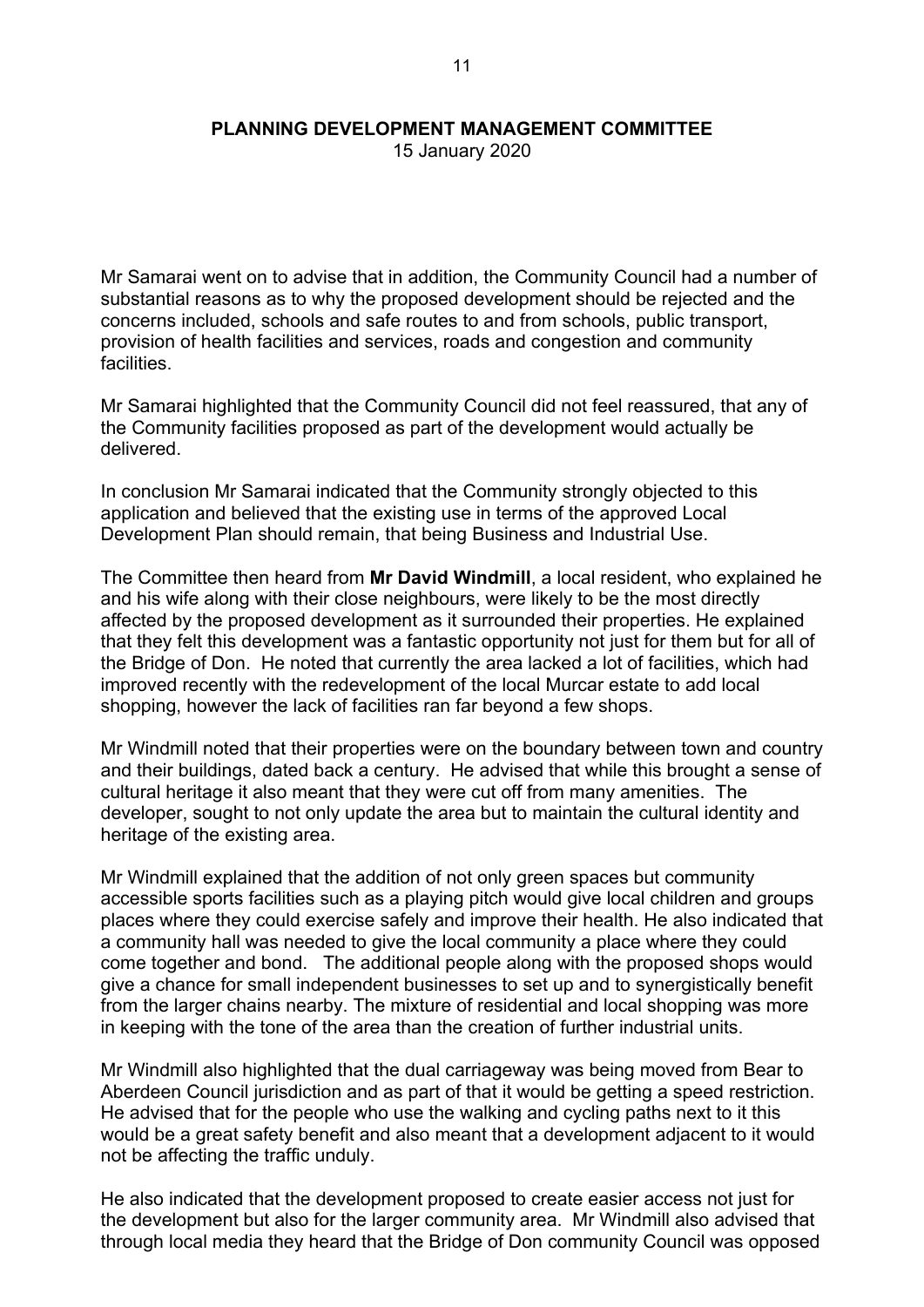15 January 2020

to the development however they had not consulted him, however the developer had been extremely responsive and proactive in involving them to ensure that their views were heard, represented and that they felt included and part of the community opportunity.

In conclusion, Mr Windmill advised that overall they felt this project would connect the community, bring green space, physical and mental health opportunities, bring more amenities and ensure that Bridge of Don continues to be a great place to live for the future.

The Committee was then addressed by **Mr Barry Park**, President of Bridge of Don Thistle Junior Football Club who explained that he was in full support of the application.

Mr Park advised that Bridge of Don Thistle Junior FC had never had a permanent home in its long history and in the last year they had doubled the number of young adults they worked with and could do so much more with their own bespoke facilities.

Mr Park explained how he attended a public consultation event and was pleasantly surprised and incredibly pleased by the reception they got from the developers, who he said could not have been more accommodating. The developers agreed to change their plans to include a proposed UEFA standard pitch and ancillary facilities within their development.

Mr Park advised that the proposed developer contributions of £660,000 would enable the club to build the pitches and further develop their grassroots approach to sport, help prosper and grow and widen their reach. He intimated that this money would allow them to apply for matched funding in the form of grants and sponsorships to develop a sports pavilion and other related features.

Mr Park also explained that the pitch would be available around 94% of the time, for the wider public to use, which would help to boost individual's activity levels, fitness and well-being.

Mr Park advises that the facilities would be a turning point for the club, which would help them to work with an even greater number of young people and engage with the wider community.

In conclusion Mr Park urged members to approve the application so that the club could get its long-awaited home and continue to grow and proposer, which would attract more young people to the club and provide local sports facilities which were sadly lacking the Bridge of Don area.

The Committee was then addressed by **Mr John Smith**, Chairman of the Bridge of Don and District Men's Shed. Mr Smith explained that research had shown the negative impact of loneliness and isolation on a person's health and wellbeing and research showed that men typically found it more difficult to build social connections than women.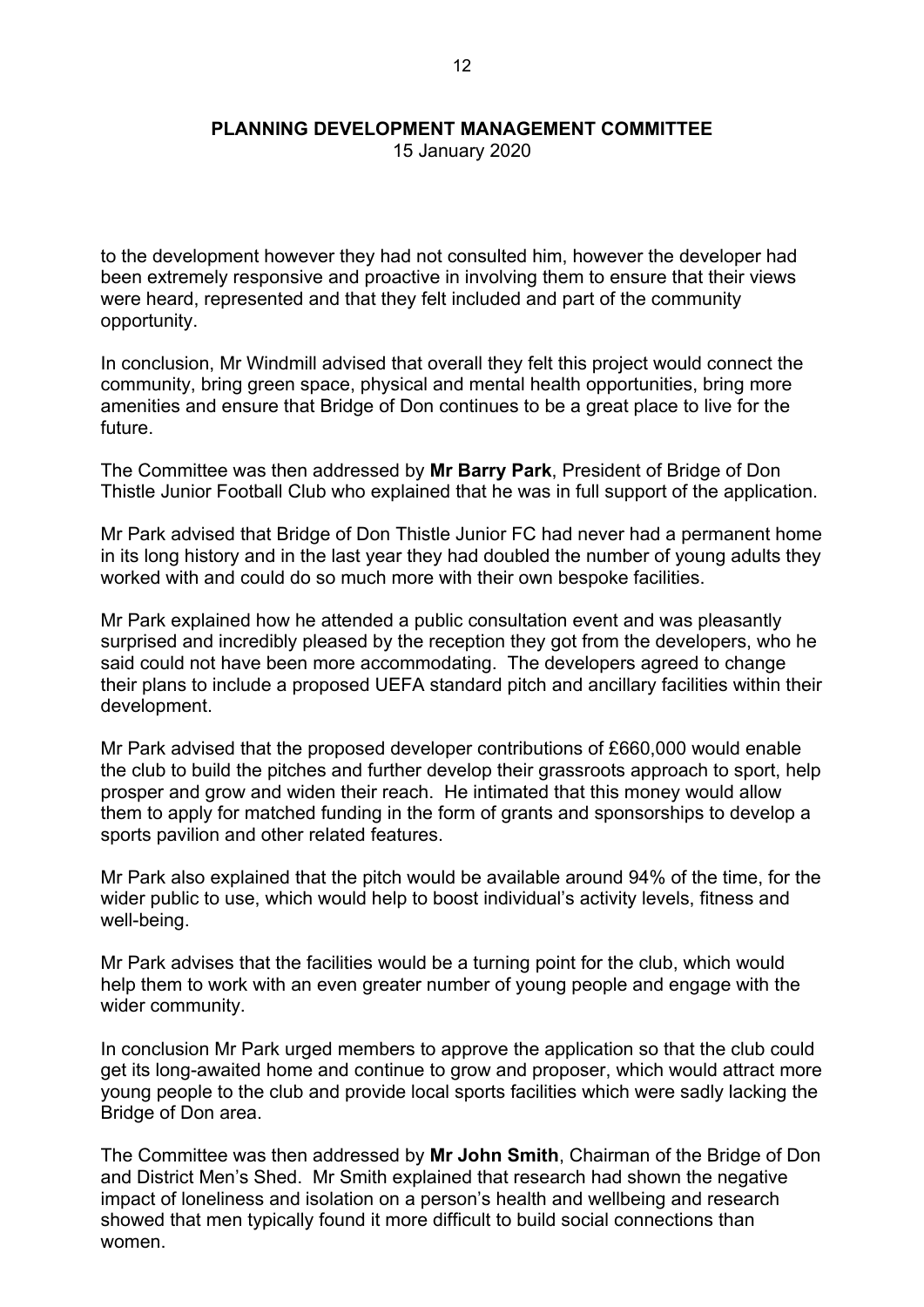15 January 2020

Mr Smith advised that the shed was about meeting like-minded people and having someone to share your worries with. They were about having fun, sharing skills and knowledge with like-minded people and gaining a renewed sense of purpose and belonging.

Mr Smith gave examples of the good work they had undertaken, however noted that they were without a permanent home since its incorporation in 2017 and through early discussions with the developer, they had been offered the chance of a permanent base at Cloverhill. Mr Smith highlighted this as a fantastic opportunity for the Men's Shed.

Mr Smith also noted that through discussions with Bridge of Don Thistle Junior Football Club, he believed there were significant opportunities to expand the Shed's impact through joint endeavours with the club, which would give them the chance to involve younger people in shed activities and really enhance both organisations' positive impact on the local community.

In conclusion, Mr Smith highlighted they had searched for more than 2 years for a suitable permanent home and whilst he was not in a position to comment on the rights and wrongs of the planning application, he wanted to stress that the opportunity of a permanent home at Cloverhill would be massively beneficial and would really help them to be an asset to the Bridge of Don.

The Committee was then addressed by **Mr Rhys Gilson**, Panasonic, who explained that Panasonic not only manufactured day to day electrical items but also produced a hydrogen fuel cell which was the key component in micro CHP technology that could be used to power and heat homes. Mr Gilson advised that the product could lower household CO2 emissions by up to 30%, lower fossil fuel consumption by up to 40% and could save an average household up to £378 per year. The product was used extensively in Japan, with over 160,000 units installed and there were over 2,700 units in use across Europe with the major markets being Germany and Holland.

Mr Gilson advised that they saw the UK as a key market for this product and they had been actively promoting it in Aberdeen, which they saw as the ideal city to pilot this technology at scale, given its historic role as the Oil and Gas capital of Europe and its aspirations to be considered a centre of excellence in the Energy renewables field.

In addition, Mr Gilson also indicated that Aberdeen's early uptake of hydrogen technology, in terms of its hydrogen bus fleet and the combined heat and power plant at TECA, showed a willingness to adapt to the challenges of a changing energy market and to embrace the opportunities that brings.

Mr Gilson indicated that the developers of Cloverhill were very enthusiastic about their product and once they explained their site's location in the Energetica corridor, he advised that it was clear that Cloverhill was the ideal location to run a pilot scheme to prove the technology in the UK.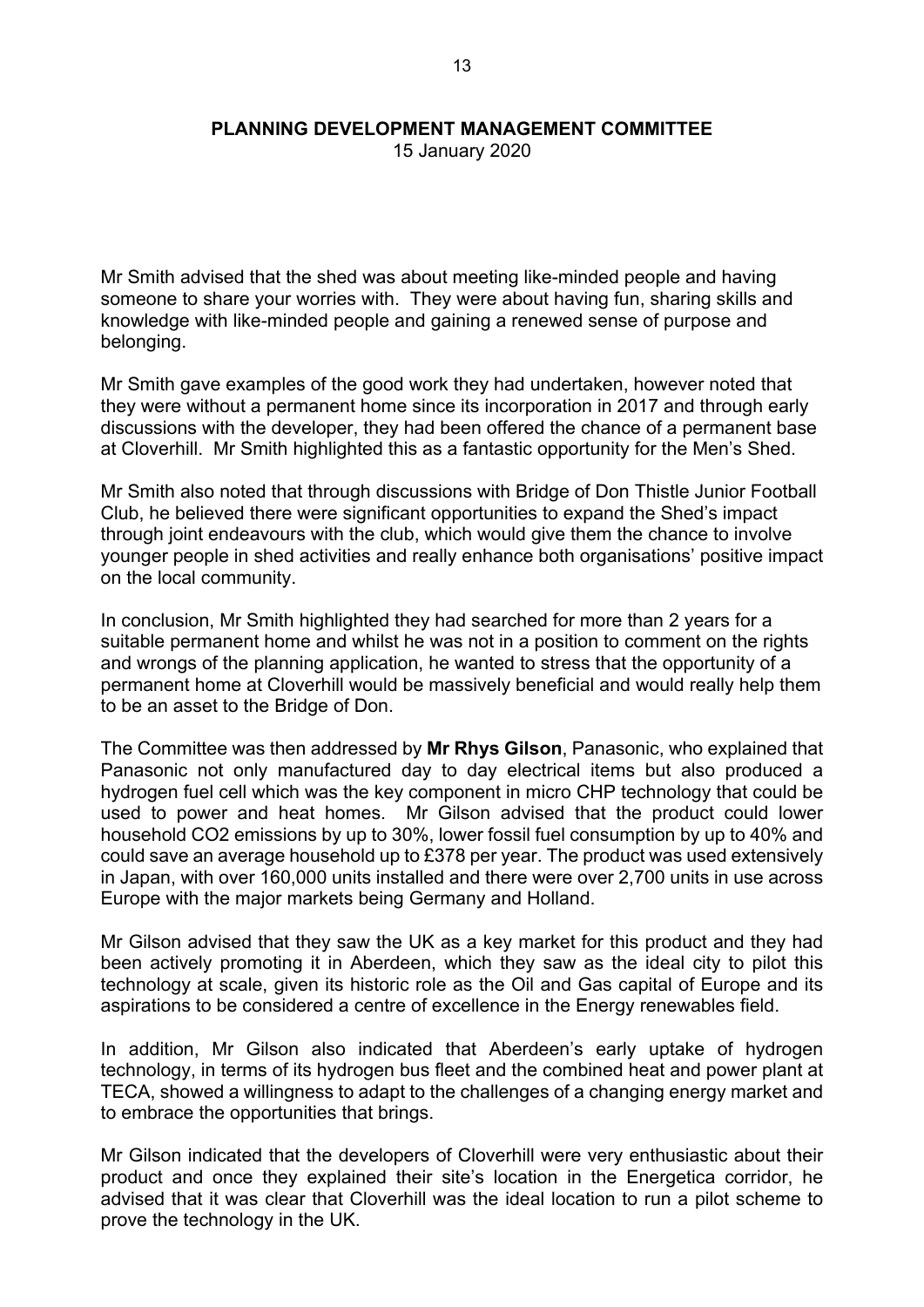15 January 2020

In addition, Mr Gilson indicated that the developers of Cloverhill had offered business space to Panasonic, on a no-cost basis, to locate a fuel cell service centre at Cloverhill, and he confirmed that this opportunity had been discussed at board-level at Panasonic in Japan, with discussions on-going in that respect.

Mr Gilson advised that given Aberdeen's impressive track record in the energy industry, they saw it as the perfect city to introduce the product, at scale, to the UK. As a business, he highlighted they were looking for opportunities to sell their product, but they genuinely believed that there were many great benefits to be gained by Aberdeen, from being a trailblazer in the renewables market and further demonstrating its commitment to combat climate change and play a key role in the energy transition.

In conclusion Mr Gilson indicated that they would love to see Aberdeen grasp the opportunity to enhance its place in the renewables sector and be the first city in the UK to adopt this technology and he hoped that members would support the Cloverhill application.

The Committee then heard from **Mr Hamish Peterson**, who explained that he was the owner of Ironfield which was in the middle of the development area and he wished to confirm his support for the proposed development. He advised that when he purchased his property 40 years ago it was in a quiet rural setting and he considered then that as it was close to Aberdeen one day the city would expand and encroach the house with the loss of the rural setting.

Mr Peterson explained that he was very disappointed when the rezoning classified the area for commercial use meaning the house would be in an industrial estate. This event occurred at the same time as he was planning a major upgrade to the house and as a result he cancelled the upgrade and waited to see what would happen. Mr Peterson also indicated that the banking crises and other events had delayed any development and now post oil boom, he could not see the need for more industrial facilities and did not feel they would be required as the existing commercial properties throughout the city lay vacant or were being demolished.

Mr Peterson indicated that when he learned of the current proposal to develop the area for housing, he was excited and saw a better future for the area. Also, he explained that it addressed the demand for housing in the Bridge of Don area, which he felt outstripped the demand for commercial development. The proposed development was very well considered and had many very positive features, which included community facilities, affordable housing and open spaces. He advised that he felt it would be a very desirable place to live and this development would add to the quality of life in the area.

Finally Mr Peterson indicated that he heard of objections on the grounds of increased traffic on the A92, however he found this notion fanciful as the A92 was probably the least congested of any of the Aberdeen access routes and the Cloverhill development would not in his view have a significant impact.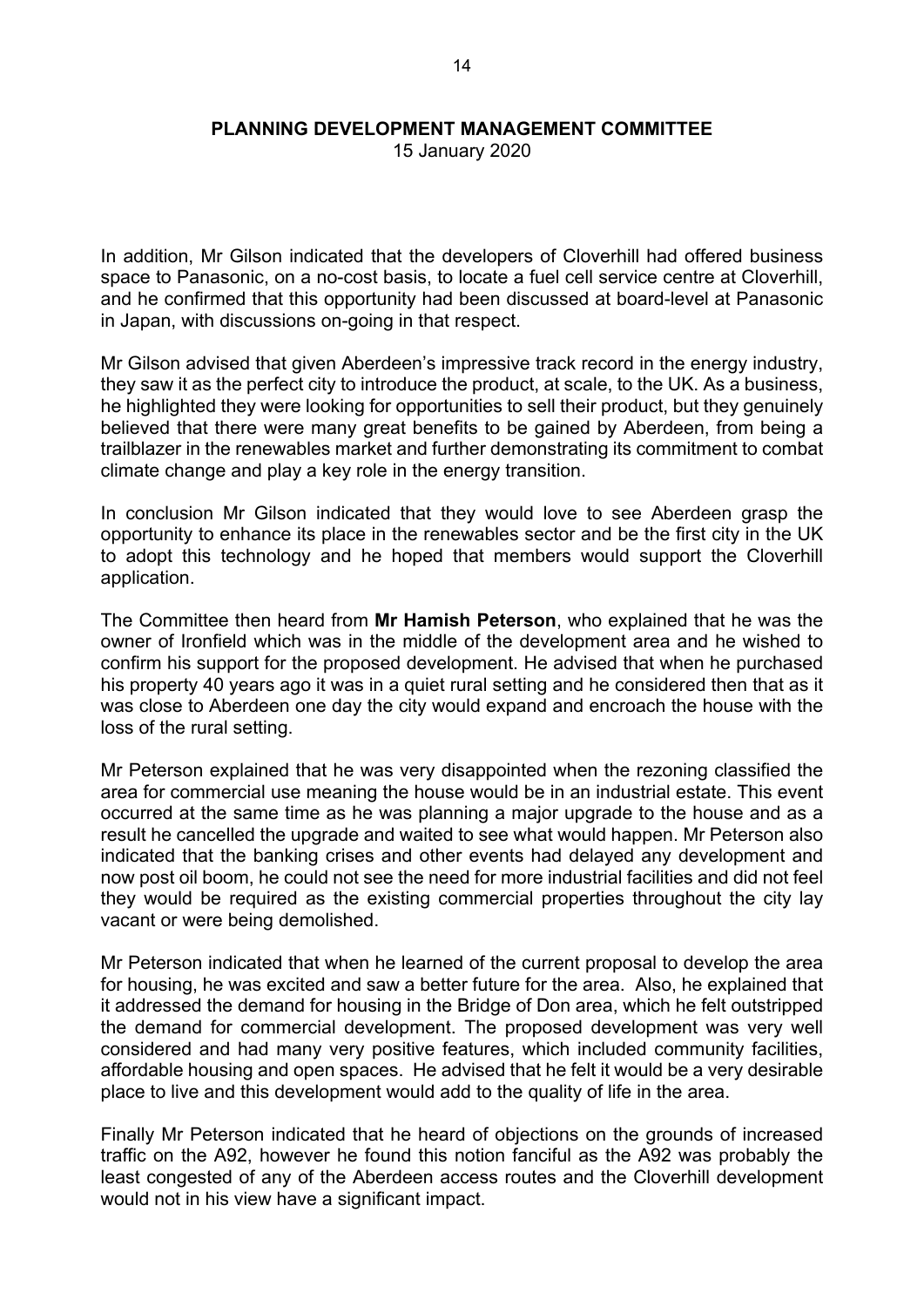15 January 2020

The Committee then heard from **Mr Lewis Kidd** who explained that until recently he had lived all of his life in Bridge of Don, however was unable to find a suitable property in the area and had been forced to move into the city centre. He advised that this was not ideal for him as he had to commute to work and to meet up with friends and family, as well as take part in sport in Bridge of Don.

Mr Kidd intimated that many of his friends, who also wished to live in Bridge of Don were being forced to look elsewhere for suitable homes. Mr Kidd was unsure why the local community council was against this development as he felt it was clear that there was a distinct lack of available and affordable homes in the area.

Mr Kidd outlined that Cloverhill presented an opportunity to add a range of house types and prices that would meet local demand, as well as offering new and much-needed community facilities. He noted that at present, the site was for business use but, with the many businesses already sited around the industrial parts of the Bridge of Don, it would make more sense to have this scenic, coastal pocket of land for new homes so that people who want to remain in the Bridge of Don could do so. Mr Kidd urged Councillors to consider what was best for residents and the overall community at the Bridge of Don and approve the application.

The Convener thanked all those who attended the hearing, specifically those who had presented their case, submitted representations and provided information. She advised that the Chief Officer – Strategic Place Planning would prepare a report for submission to a special meeting of Full Council for subsequent consideration and determination. **COUNCILLOR MARIE BOULTON, Convener**